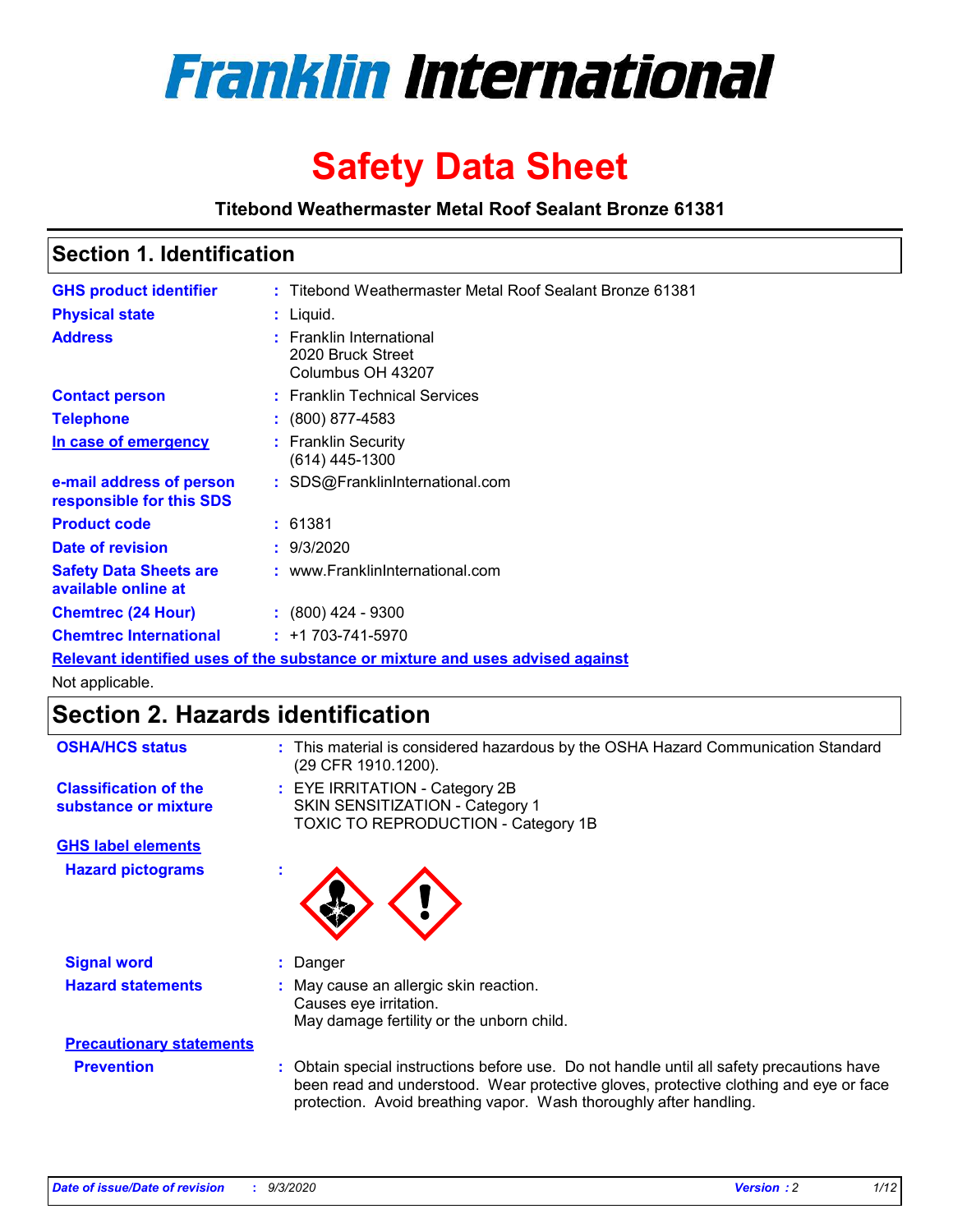### **Section 2. Hazards identification**

| <b>Response</b>                            | : IF exposed or concerned: Get medical advice or attention. Wash contaminated clothing<br>before reuse. IF ON SKIN: Wash with plenty of water. IF IN EYES: Rinse cautiously<br>with water for several minutes. Remove contact lenses, if present and easy to do.<br>Continue rinsing. If eye irritation persists: Get medical advice or attention. |
|--------------------------------------------|----------------------------------------------------------------------------------------------------------------------------------------------------------------------------------------------------------------------------------------------------------------------------------------------------------------------------------------------------|
| <b>Storage</b>                             | : Store locked up.                                                                                                                                                                                                                                                                                                                                 |
| <b>Disposal</b>                            | : Dispose of contents and container in accordance with all local, regional, national and<br>international regulations.                                                                                                                                                                                                                             |
| <b>Hazards not otherwise</b><br>classified | : Product generates methanol during cure.                                                                                                                                                                                                                                                                                                          |

## **Section 3. Composition/information on ingredients**

| <b>Substance/mixture</b> |  | : Mixture |
|--------------------------|--|-----------|
|--------------------------|--|-----------|

| <b>Ingredient name</b>       | $\frac{9}{6}$ | <b>CAS number</b> |
|------------------------------|---------------|-------------------|
| 3-aminopropyltriethoxysilane | ≤3            | 919-30-2          |
| Dibutyltin dilaurate         | ∣≤0.3         | 77-58-7           |

Any concentration shown as a range is to protect confidentiality or is due to batch variation.

**There are no additional ingredients present which, within the current knowledge of the supplier and in the concentrations applicable, are classified as hazardous to health or the environment and hence require reporting in this section.**

**Occupational exposure limits, if available, are listed in Section 8.**

### **Section 4. First aid measures**

| <b>Description of necessary first aid measures</b> |                                                                                                                                                                                                                                                                                                                                                                                                                                                                                                                                                                                                                                                                                                                                                                           |
|----------------------------------------------------|---------------------------------------------------------------------------------------------------------------------------------------------------------------------------------------------------------------------------------------------------------------------------------------------------------------------------------------------------------------------------------------------------------------------------------------------------------------------------------------------------------------------------------------------------------------------------------------------------------------------------------------------------------------------------------------------------------------------------------------------------------------------------|
| <b>Eye contact</b>                                 | : Immediately flush eyes with plenty of water, occasionally lifting the upper and lower<br>eyelids. Check for and remove any contact lenses. Continue to rinse for at least 10<br>minutes. If irritation persists, get medical attention.                                                                                                                                                                                                                                                                                                                                                                                                                                                                                                                                 |
| <b>Inhalation</b>                                  | : Remove victim to fresh air and keep at rest in a position comfortable for breathing. If<br>not breathing, if breathing is irregular or if respiratory arrest occurs, provide artificial<br>respiration or oxygen by trained personnel. It may be dangerous to the person providing<br>aid to give mouth-to-mouth resuscitation. Get medical attention. If unconscious, place<br>in recovery position and get medical attention immediately. Maintain an open airway.<br>Loosen tight clothing such as a collar, tie, belt or waistband. In case of inhalation of<br>decomposition products in a fire, symptoms may be delayed. The exposed person may<br>need to be kept under medical surveillance for 48 hours.                                                       |
| <b>Skin contact</b>                                | : Wash with plenty of soap and water. Remove contaminated clothing and shoes. Wash<br>contaminated clothing thoroughly with water before removing it, or wear gloves.<br>Continue to rinse for at least 10 minutes. Get medical attention. In the event of any<br>complaints or symptoms, avoid further exposure. Wash clothing before reuse. Clean<br>shoes thoroughly before reuse.                                                                                                                                                                                                                                                                                                                                                                                     |
| <b>Ingestion</b>                                   | : Wash out mouth with water. Remove dentures if any. Remove victim to fresh air and<br>keep at rest in a position comfortable for breathing. If material has been swallowed and<br>the exposed person is conscious, give small quantities of water to drink. Stop if the<br>exposed person feels sick as vomiting may be dangerous. Do not induce vomiting<br>unless directed to do so by medical personnel. If vomiting occurs, the head should be<br>kept low so that vomit does not enter the lungs. Get medical attention. Never give<br>anything by mouth to an unconscious person. If unconscious, place in recovery position<br>and get medical attention immediately. Maintain an open airway. Loosen tight clothing<br>such as a collar, tie, belt or waistband. |
| Most important symptoms/effects, acute and delayed |                                                                                                                                                                                                                                                                                                                                                                                                                                                                                                                                                                                                                                                                                                                                                                           |
| <b>Potential acute health effects</b>              |                                                                                                                                                                                                                                                                                                                                                                                                                                                                                                                                                                                                                                                                                                                                                                           |
| <b>Eye contact</b>                                 | : May cause eye irritation.                                                                                                                                                                                                                                                                                                                                                                                                                                                                                                                                                                                                                                                                                                                                               |
| <b>Inhalation</b>                                  | : No known significant effects or critical hazards.                                                                                                                                                                                                                                                                                                                                                                                                                                                                                                                                                                                                                                                                                                                       |
|                                                    |                                                                                                                                                                                                                                                                                                                                                                                                                                                                                                                                                                                                                                                                                                                                                                           |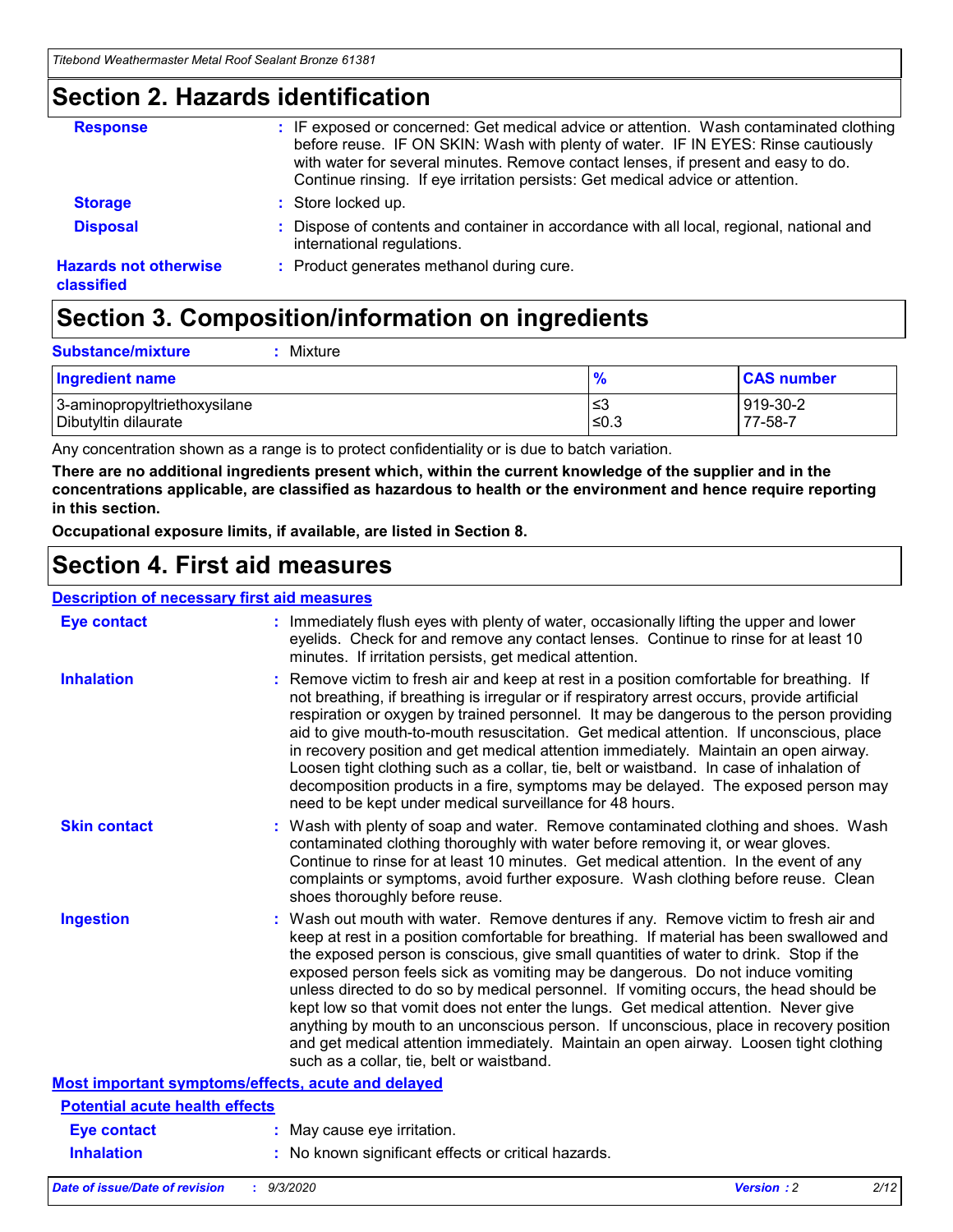| Titebong weathermaster Metal Roof Sealant Bronze 61381 |                                                                                                                                                                                                                                                                                                                                                                                                                 |
|--------------------------------------------------------|-----------------------------------------------------------------------------------------------------------------------------------------------------------------------------------------------------------------------------------------------------------------------------------------------------------------------------------------------------------------------------------------------------------------|
| <b>Section 4. First aid measures</b>                   |                                                                                                                                                                                                                                                                                                                                                                                                                 |
| <b>Skin contact</b>                                    | : May cause skin irritation.                                                                                                                                                                                                                                                                                                                                                                                    |
| <b>Ingestion</b>                                       | : No known significant effects or critical hazards.                                                                                                                                                                                                                                                                                                                                                             |
| <b>Over-exposure signs/symptoms</b>                    |                                                                                                                                                                                                                                                                                                                                                                                                                 |
| <b>Eye contact</b>                                     | : Adverse symptoms may include the following:<br>irritation<br>watering<br>redness                                                                                                                                                                                                                                                                                                                              |
| <b>Inhalation</b>                                      | : Adverse symptoms may include the following:<br>reduced fetal weight<br>increase in fetal deaths<br>skeletal malformations                                                                                                                                                                                                                                                                                     |
| <b>Skin contact</b>                                    | : Adverse symptoms may include the following:<br>irritation<br>redness<br>reduced fetal weight<br>increase in fetal deaths<br>skeletal malformations                                                                                                                                                                                                                                                            |
| <b>Ingestion</b>                                       | : Adverse symptoms may include the following:<br>reduced fetal weight<br>increase in fetal deaths<br>skeletal malformations                                                                                                                                                                                                                                                                                     |
|                                                        | Indication of immediate medical attention and special treatment needed, if necessary                                                                                                                                                                                                                                                                                                                            |
| <b>Notes to physician</b>                              | : In case of inhalation of decomposition products in a fire, symptoms may be delayed.<br>The exposed person may need to be kept under medical surveillance for 48 hours.                                                                                                                                                                                                                                        |
| <b>Specific treatments</b>                             | : No specific treatment.                                                                                                                                                                                                                                                                                                                                                                                        |
| <b>Protection of first-aiders</b>                      | : No action shall be taken involving any personal risk or without suitable training. If it is<br>suspected that fumes are still present, the rescuer should wear an appropriate mask or<br>self-contained breathing apparatus. It may be dangerous to the person providing aid to<br>give mouth-to-mouth resuscitation. Wash contaminated clothing thoroughly with water<br>before removing it, or wear gloves. |
| See toxicological information (Section 11)             |                                                                                                                                                                                                                                                                                                                                                                                                                 |

## **Section 5. Fire-fighting measures**

| <b>Extinguishing media</b>                               |                                                                                                                                                                                                     |  |
|----------------------------------------------------------|-----------------------------------------------------------------------------------------------------------------------------------------------------------------------------------------------------|--|
| <b>Suitable extinguishing</b><br>media                   | : Use an extinguishing agent suitable for the surrounding fire.                                                                                                                                     |  |
| <b>Unsuitable extinguishing</b><br>media                 | : None known.                                                                                                                                                                                       |  |
| <b>Specific hazards arising</b><br>from the chemical     | : In a fire or if heated, a pressure increase will occur and the container may burst.                                                                                                               |  |
| <b>Hazardous thermal</b><br>decomposition products       | : Decomposition products may include the following materials:<br>carbon dioxide<br>carbon monoxide<br>nitrogen oxides<br>metal oxide/oxides                                                         |  |
| <b>Special protective actions</b><br>for fire-fighters   | : Promptly isolate the scene by removing all persons from the vicinity of the incident if<br>there is a fire. No action shall be taken involving any personal risk or without suitable<br>training. |  |
| <b>Special protective</b><br>equipment for fire-fighters | Fire-fighters should wear appropriate protective equipment and self-contained breathing<br>apparatus (SCBA) with a full face-piece operated in positive pressure mode.                              |  |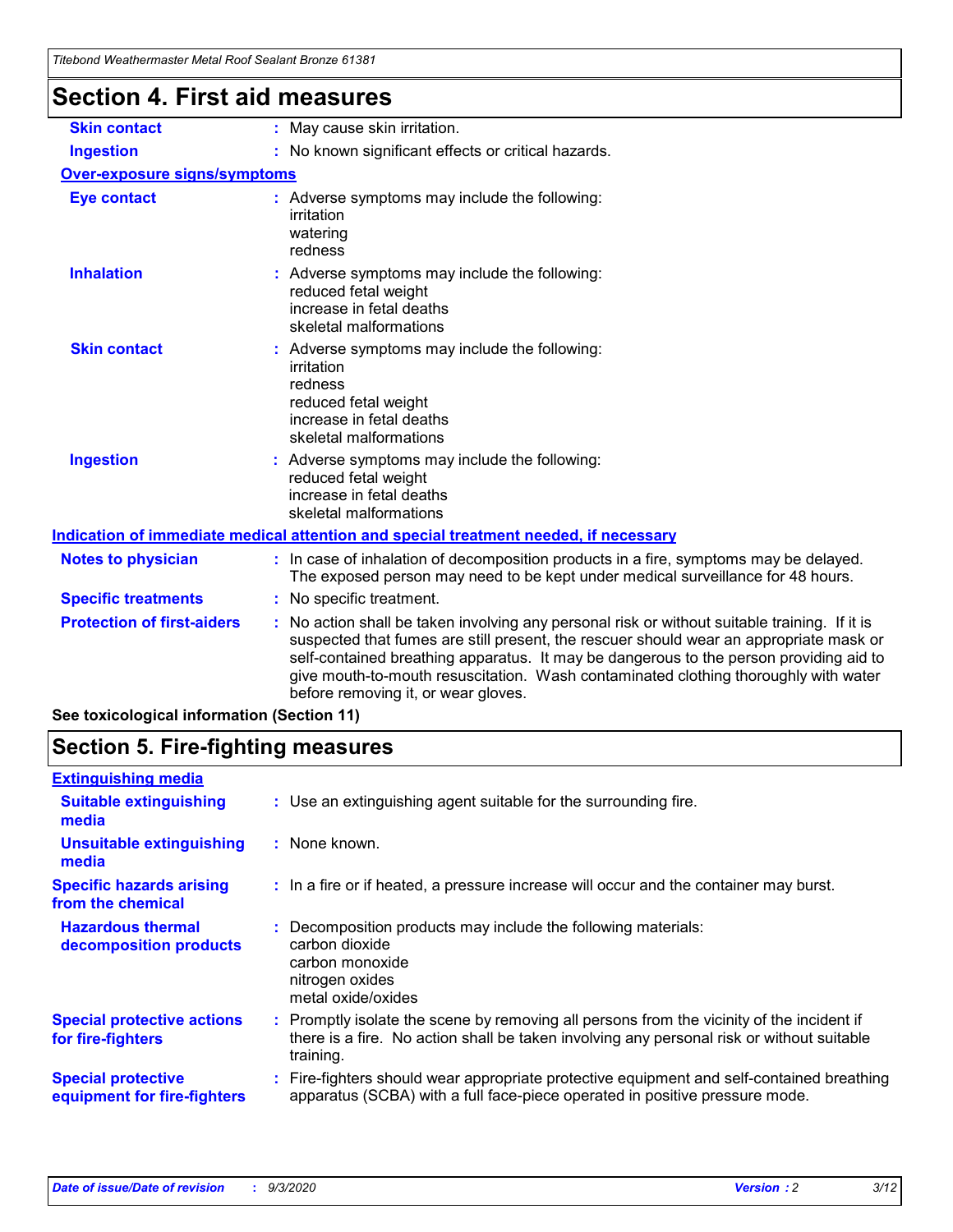### **Section 6. Accidental release measures**

|                                                              | <b>Personal precautions, protective equipment and emergency procedures</b>                                                                                                                                                                                                                                                                                                                                                                                                                                                                                                                                                                                                                                   |  |  |  |
|--------------------------------------------------------------|--------------------------------------------------------------------------------------------------------------------------------------------------------------------------------------------------------------------------------------------------------------------------------------------------------------------------------------------------------------------------------------------------------------------------------------------------------------------------------------------------------------------------------------------------------------------------------------------------------------------------------------------------------------------------------------------------------------|--|--|--|
| For non-emergency<br>personnel                               | : No action shall be taken involving any personal risk or without suitable training.<br>Evacuate surrounding areas. Keep unnecessary and unprotected personnel from<br>entering. Do not touch or walk through spilled material. Avoid breathing vapor or mist.<br>Provide adequate ventilation. Wear appropriate respirator when ventilation is<br>inadequate. Put on appropriate personal protective equipment.                                                                                                                                                                                                                                                                                             |  |  |  |
| For emergency responders                                     | : If specialized clothing is required to deal with the spillage, take note of any information in<br>Section 8 on suitable and unsuitable materials. See also the information in "For non-<br>emergency personnel".                                                                                                                                                                                                                                                                                                                                                                                                                                                                                           |  |  |  |
| <b>Environmental precautions</b>                             | : Avoid dispersal of spilled material and runoff and contact with soil, waterways, drains<br>and sewers. Inform the relevant authorities if the product has caused environmental<br>pollution (sewers, waterways, soil or air).                                                                                                                                                                                                                                                                                                                                                                                                                                                                              |  |  |  |
| <b>Methods and materials for containment and cleaning up</b> |                                                                                                                                                                                                                                                                                                                                                                                                                                                                                                                                                                                                                                                                                                              |  |  |  |
| <b>Small spill</b>                                           | : Stop leak if without risk. Move containers from spill area. Dilute with water and mop up<br>if water-soluble. Alternatively, or if water-insoluble, absorb with an inert dry material and<br>place in an appropriate waste disposal container. Dispose of via a licensed waste<br>disposal contractor.                                                                                                                                                                                                                                                                                                                                                                                                     |  |  |  |
| <b>Large spill</b>                                           | : Stop leak if without risk. Move containers from spill area. Approach release from<br>upwind. Prevent entry into sewers, water courses, basements or confined areas. Wash<br>spillages into an effluent treatment plant or proceed as follows. Contain and collect<br>spillage with non-combustible, absorbent material e.g. sand, earth, vermiculite or<br>diatomaceous earth and place in container for disposal according to local regulations<br>(see Section 13). Dispose of via a licensed waste disposal contractor. Contaminated<br>absorbent material may pose the same hazard as the spilled product. Note: see<br>Section 1 for emergency contact information and Section 13 for waste disposal. |  |  |  |

### **Section 7. Handling and storage**

#### **Precautions for safe handling**

| <b>Protective measures</b>                                                       | : Put on appropriate personal protective equipment (see Section 8). Persons with a<br>history of skin sensitization problems should not be employed in any process in which<br>this product is used. Avoid exposure - obtain special instructions before use. Avoid<br>exposure during pregnancy. Do not handle until all safety precautions have been read<br>and understood. Do not get in eyes or on skin or clothing. Do not ingest. Avoid<br>breathing vapor or mist. If during normal use the material presents a respiratory hazard,<br>use only with adequate ventilation or wear appropriate respirator. Keep in the original<br>container or an approved alternative made from a compatible material, kept tightly<br>closed when not in use. Empty containers retain product residue and can be hazardous.<br>Do not reuse container. |
|----------------------------------------------------------------------------------|--------------------------------------------------------------------------------------------------------------------------------------------------------------------------------------------------------------------------------------------------------------------------------------------------------------------------------------------------------------------------------------------------------------------------------------------------------------------------------------------------------------------------------------------------------------------------------------------------------------------------------------------------------------------------------------------------------------------------------------------------------------------------------------------------------------------------------------------------|
| <b>Advice on general</b><br>occupational hygiene                                 | : Eating, drinking and smoking should be prohibited in areas where this material is<br>handled, stored and processed. Workers should wash hands and face before eating,<br>drinking and smoking. Remove contaminated clothing and protective equipment before<br>entering eating areas. See also Section 8 for additional information on hygiene<br>measures.                                                                                                                                                                                                                                                                                                                                                                                                                                                                                    |
| <b>Conditions for safe storage,</b><br>including any<br><i>incompatibilities</i> | Store between the following temperatures: 0 to 120°C (32 to 248°F). Store in<br>accordance with local regulations. Store in original container protected from direct<br>sunlight in a dry, cool and well-ventilated area, away from incompatible materials (see<br>Section 10) and food and drink. Store locked up. Keep container tightly closed and<br>sealed until ready for use. Containers that have been opened must be carefully<br>resealed and kept upright to prevent leakage. Do not store in unlabeled containers.<br>Use appropriate containment to avoid environmental contamination. See Section 10 for<br>incompatible materials before handling or use.                                                                                                                                                                         |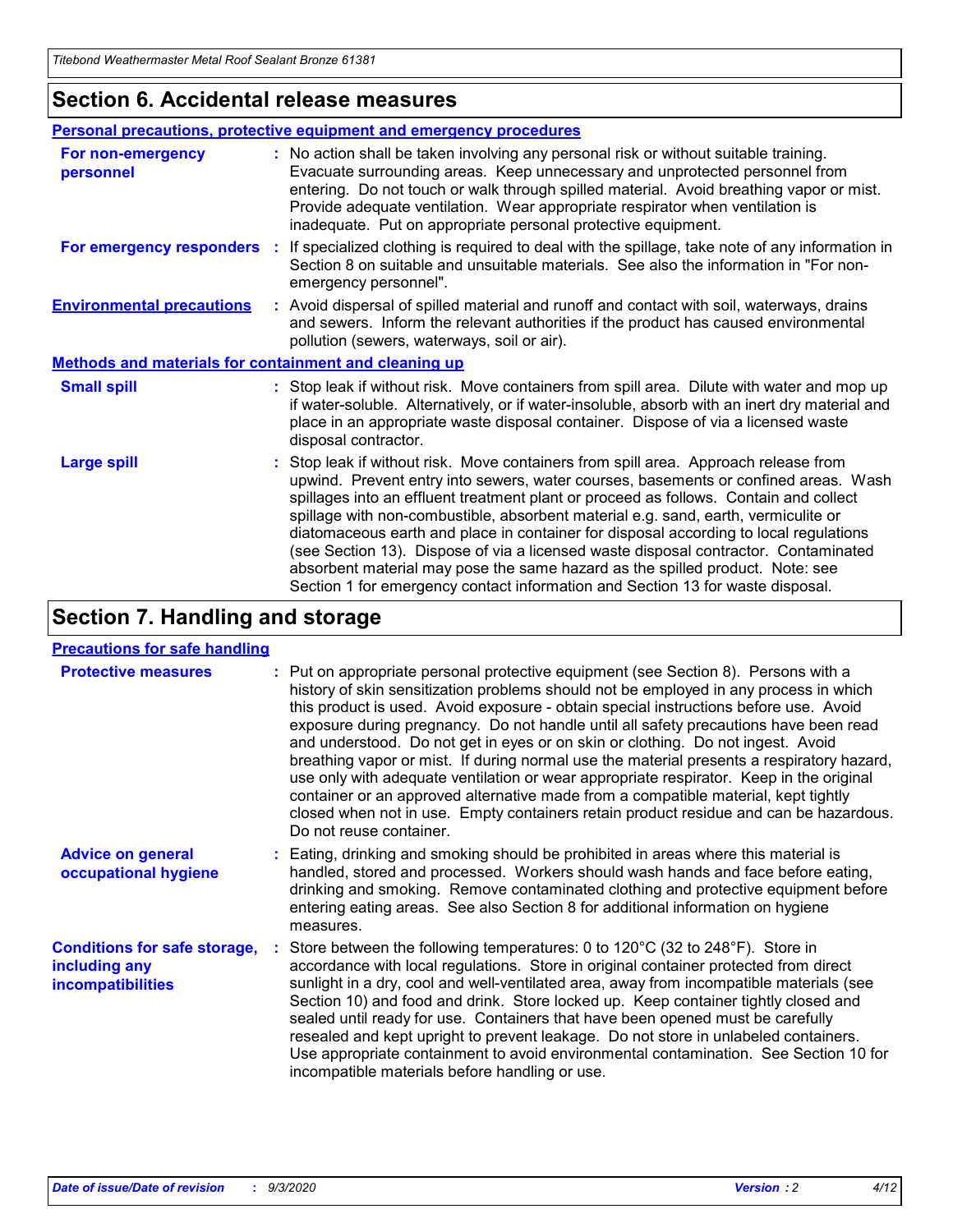## **Section 8. Exposure controls/personal protection**

#### **Control parameters**

#### **Occupational exposure limits**

| <b>Ingredient name</b>                               |    |                                                                                                                                                                                                                                                                                                                               | <b>Exposure limits</b>                                                                                                                                                                                                                                                                                                                                                                                                                                                                                                                                                                                                 |  |
|------------------------------------------------------|----|-------------------------------------------------------------------------------------------------------------------------------------------------------------------------------------------------------------------------------------------------------------------------------------------------------------------------------|------------------------------------------------------------------------------------------------------------------------------------------------------------------------------------------------------------------------------------------------------------------------------------------------------------------------------------------------------------------------------------------------------------------------------------------------------------------------------------------------------------------------------------------------------------------------------------------------------------------------|--|
| 3-aminopropyltriethoxysilane<br>Dibutyltin dilaurate |    |                                                                                                                                                                                                                                                                                                                               | None.<br>ACGIH TLV (United States, 3/2020). Absorbed through skin.<br>Notes: as Sn<br>TWA: $0.1 \text{ mg/m}^3$ , (as Sn) 8 hours.<br>STEL: 0.2 mg/m <sup>3</sup> , (as Sn) 15 minutes.<br>NIOSH REL (United States, 10/2016). Absorbed through skin.<br>Notes: as Sn<br>TWA: 0.1 mg/m <sup>3</sup> , (as Sn) 10 hours.<br>OSHA PEL (United States, 5/2018). Notes: as Sn<br>TWA: 0.1 mg/m <sup>3</sup> , (as Sn) 8 hours.<br>OSHA PEL 1989 (United States, 3/1989). Absorbed through skin.<br>Notes: measured as Sn<br>TWA: 0.1 mg/m <sup>3</sup> , (measured as Sn) 8 hours. Form: Organic                           |  |
| <b>Appropriate engineering</b><br>controls           |    |                                                                                                                                                                                                                                                                                                                               | : If user operations generate dust, fumes, gas, vapor or mist, use process enclosures,<br>local exhaust ventilation or other engineering controls to keep worker exposure to<br>airborne contaminants below any recommended or statutory limits.                                                                                                                                                                                                                                                                                                                                                                       |  |
| <b>Environmental exposure</b><br>controls            |    | Emissions from ventilation or work process equipment should be checked to ensure<br>they comply with the requirements of environmental protection legislation. In some<br>cases, fume scrubbers, filters or engineering modifications to the process equipment<br>will be necessary to reduce emissions to acceptable levels. |                                                                                                                                                                                                                                                                                                                                                                                                                                                                                                                                                                                                                        |  |
| <b>Individual protection measures</b>                |    |                                                                                                                                                                                                                                                                                                                               |                                                                                                                                                                                                                                                                                                                                                                                                                                                                                                                                                                                                                        |  |
| <b>Hygiene measures</b>                              |    |                                                                                                                                                                                                                                                                                                                               | : Wash hands, forearms and face thoroughly after handling chemical products, before<br>eating, smoking and using the lavatory and at the end of the working period.<br>Appropriate techniques should be used to remove potentially contaminated clothing.<br>Contaminated work clothing should not be allowed out of the workplace. Wash<br>contaminated clothing before reusing. Ensure that eyewash stations and safety<br>showers are close to the workstation location.                                                                                                                                            |  |
| <b>Eye/face protection</b>                           |    |                                                                                                                                                                                                                                                                                                                               | Safety eyewear complying with an approved standard should be used when a risk<br>assessment indicates this is necessary to avoid exposure to liquid splashes, mists,<br>gases or dusts. If contact is possible, the following protection should be worn, unless<br>the assessment indicates a higher degree of protection: chemical splash goggles.                                                                                                                                                                                                                                                                    |  |
| <b>Skin protection</b>                               |    |                                                                                                                                                                                                                                                                                                                               |                                                                                                                                                                                                                                                                                                                                                                                                                                                                                                                                                                                                                        |  |
| <b>Hand protection</b>                               |    |                                                                                                                                                                                                                                                                                                                               | : Chemical-resistant, impervious gloves complying with an approved standard should be<br>worn at all times when handling chemical products if a risk assessment indicates this is<br>necessary. Considering the parameters specified by the glove manufacturer, check<br>during use that the gloves are still retaining their protective properties. It should be<br>noted that the time to breakthrough for any glove material may be different for different<br>glove manufacturers. In the case of mixtures, consisting of several substances, the<br>protection time of the gloves cannot be accurately estimated. |  |
| <b>Body protection</b>                               |    | handling this product.                                                                                                                                                                                                                                                                                                        | Personal protective equipment for the body should be selected based on the task being<br>performed and the risks involved and should be approved by a specialist before                                                                                                                                                                                                                                                                                                                                                                                                                                                |  |
| <b>Other skin protection</b>                         |    |                                                                                                                                                                                                                                                                                                                               | : Appropriate footwear and any additional skin protection measures should be selected<br>based on the task being performed and the risks involved and should be approved by a<br>specialist before handling this product.                                                                                                                                                                                                                                                                                                                                                                                              |  |
| <b>Respiratory protection</b>                        | ÷. | aspects of use.                                                                                                                                                                                                                                                                                                               | Based on the hazard and potential for exposure, select a respirator that meets the<br>appropriate standard or certification. Respirators must be used according to a<br>respiratory protection program to ensure proper fitting, training, and other important                                                                                                                                                                                                                                                                                                                                                         |  |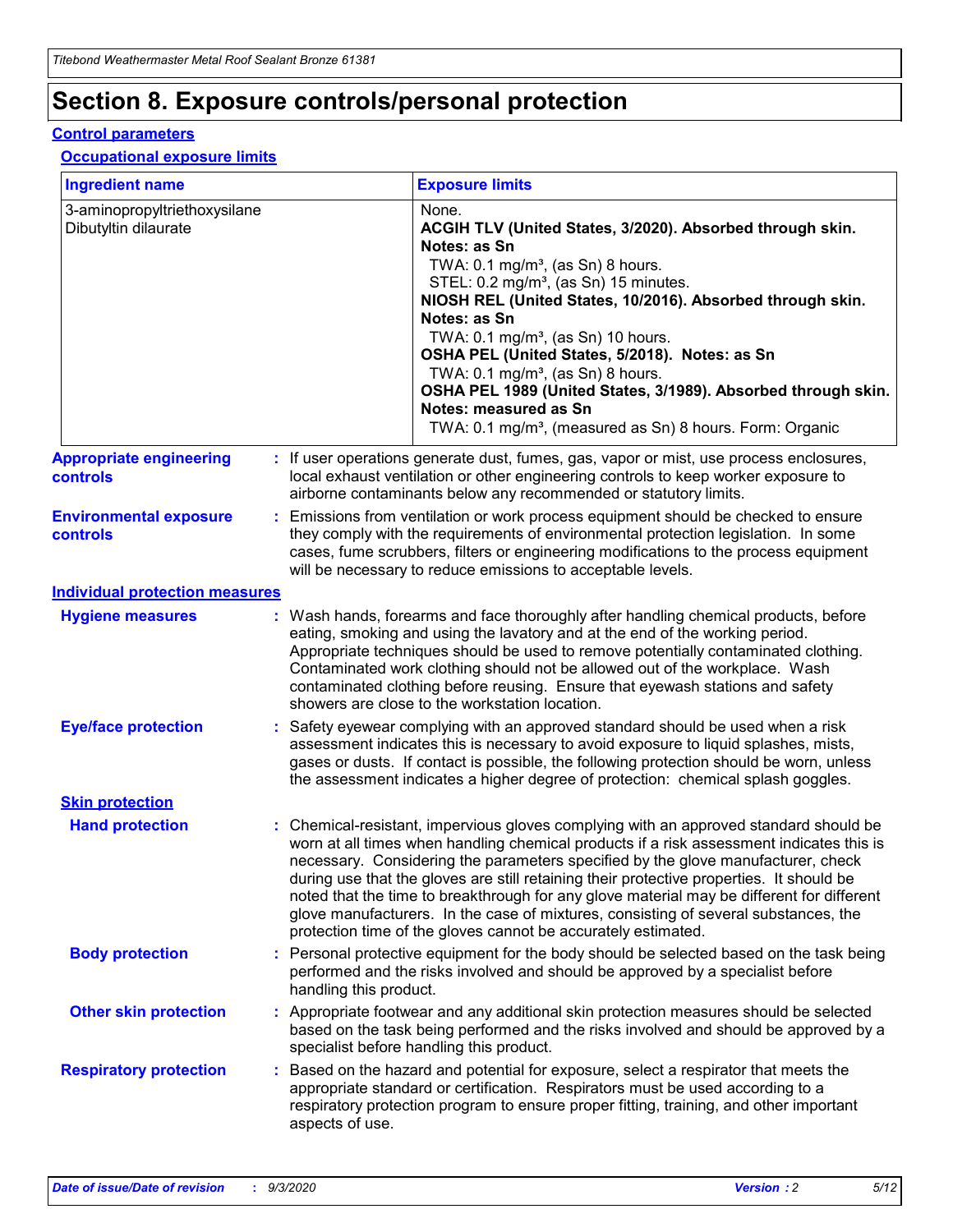### **Section 9. Physical and chemical properties**

#### **Appearance**

| <b>Physical state</b>                             | : Liquid. [Paste.]                                              |
|---------------------------------------------------|-----------------------------------------------------------------|
| Color                                             | Yellowish-brown.                                                |
| Odor                                              | : Characteristic.                                               |
| <b>Odor threshold</b>                             | $:$ Not available.                                              |
| рH                                                | : Not applicable.                                               |
| <b>Melting point</b>                              | : Not available.                                                |
| <b>Boiling point</b>                              | : $>200^{\circ}$ C ( $>392^{\circ}$ F)                          |
| <b>Flash point</b>                                | : Closed cup: >200°C (>392°F) [Setaflash.]                      |
| <b>Evaporation rate</b>                           | $:$ >1 (butyl acetate = 1)                                      |
| <b>Flammability (solid, gas)</b>                  | : Not available.                                                |
| Lower and upper explosive<br>(flammable) limits   | : Not available.                                                |
| <b>VOC (less water, less</b><br>exempt solvents)  | : 0 g/l                                                         |
| <b>Volatility</b>                                 | $: 0\%$ (w/w)                                                   |
| <b>Vapor density</b>                              | : Not available.                                                |
| <b>Relative density</b>                           | $\sqrt{x}$ 432                                                  |
| <b>Solubility</b>                                 | Insoluble in the following materials: cold water and hot water. |
| <b>Solubility in water</b>                        | : Not available.                                                |
| <b>Partition coefficient: n-</b><br>octanol/water | : Not available.                                                |
| <b>Auto-ignition temperature</b>                  | : Not available.                                                |
| <b>Decomposition temperature</b>                  | : Not available.                                                |
| <b>Viscosity</b>                                  | $:$ Not available.                                              |

### **Section 10. Stability and reactivity**

| <b>Reactivity</b>                            |    | : No specific test data related to reactivity available for this product or its ingredients.            |
|----------------------------------------------|----|---------------------------------------------------------------------------------------------------------|
| <b>Chemical stability</b>                    |    | : The product is stable.                                                                                |
| <b>Possibility of hazardous</b><br>reactions |    | : Under normal conditions of storage and use, hazardous reactions will not occur.                       |
| <b>Conditions to avoid</b>                   |    | : No specific data.                                                                                     |
| <b>Incompatible materials</b>                | ٠. | No specific data.                                                                                       |
| <b>Hazardous decomposition</b><br>products   | ÷. | Under normal conditions of storage and use, hazardous decomposition products should<br>not be produced. |

### **Section 11. Toxicological information**

#### **Information on toxicological effects**

#### **Acute toxicity**

| <b>Product/ingredient name</b> | <b>Result</b>           | <b>Species</b> | <b>Dose</b>                | <b>Exposure</b> |
|--------------------------------|-------------------------|----------------|----------------------------|-----------------|
| 3-aminopropyltriethoxysilane   | <b>ILD50 Dermal</b>     | Rabbit         | 4.29 g/kg                  |                 |
| Dibutyltin dilaurate           | ILD50 Oral<br>LD50 Oral | Rat<br>Rat     | $1.57$ g/kg<br>175 $mg/kg$ |                 |
|                                |                         |                |                            |                 |

**Irritation/Corrosion**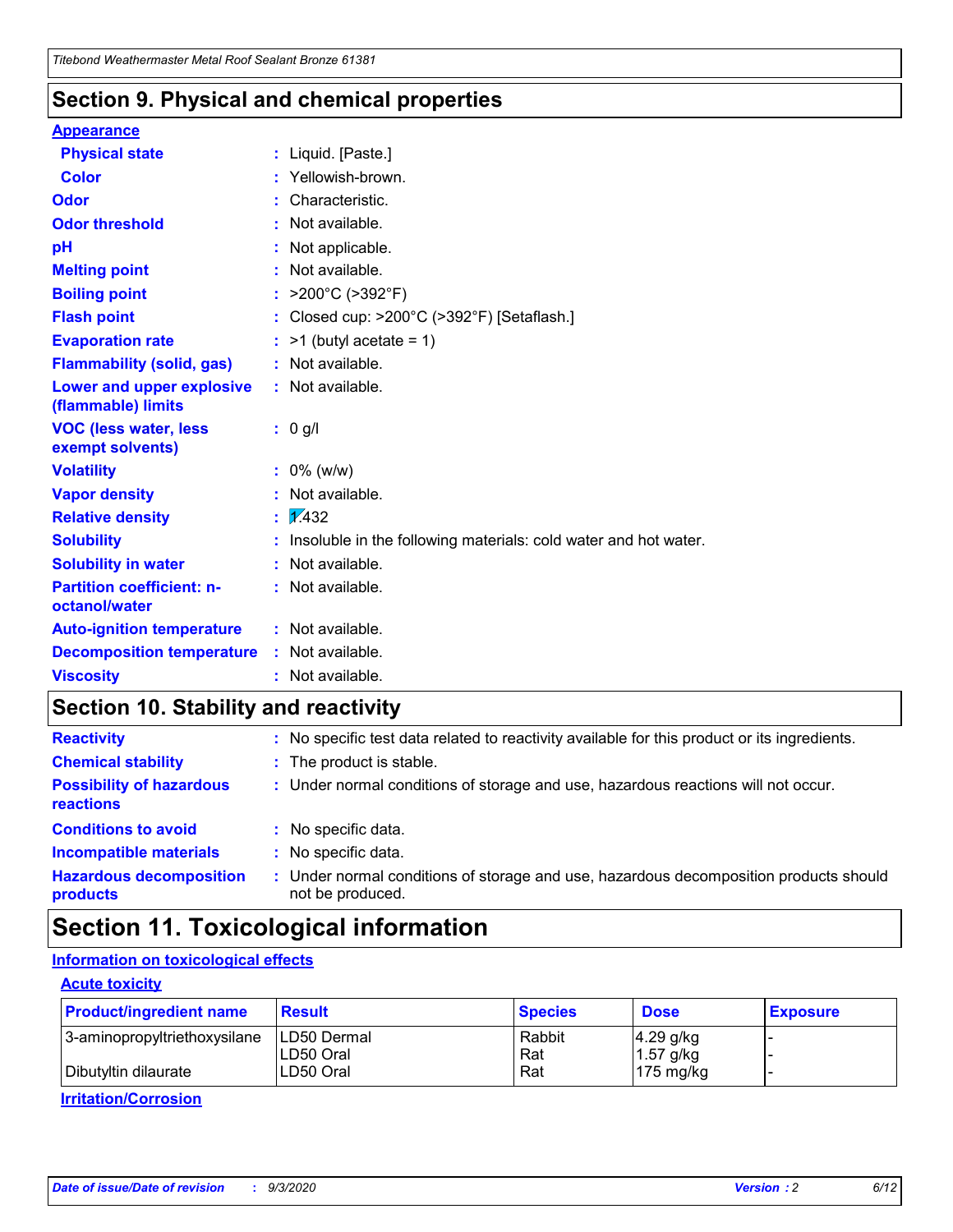## **Section 11. Toxicological information**

| <b>Product/ingredient name</b> | <b>Result</b>            | <b>Species</b> | <b>Score</b> | <b>Exposure</b>           | <b>Observation</b> |
|--------------------------------|--------------------------|----------------|--------------|---------------------------|--------------------|
| 3-aminopropyltriethoxysilane   | Eyes - Mild irritant     | Rabbit         |              | $100$ mg                  |                    |
|                                | Eyes - Severe irritant   | Rabbit         |              | 24 hours 750              |                    |
|                                |                          |                |              | ug                        |                    |
|                                | Skin - Severe irritant   | Rabbit         |              | 24 hours 5                | -                  |
| Dibutyltin dilaurate           | Eyes - Moderate irritant | Rabbit         |              | mg<br><b>24 hours 100</b> |                    |
|                                |                          |                |              | mg                        |                    |
|                                | Skin - Severe irritant   | Rabbit         |              | 500 mg                    | -                  |

#### **Sensitization**

Not available.

#### **Mutagenicity**

Not available.

#### **Carcinogenicity**

Not available.

#### **Reproductive toxicity**

Not available.

#### **Teratogenicity**

Not available.

#### **Specific target organ toxicity (single exposure)**

Not available.

#### **Specific target organ toxicity (repeated exposure)**

| <b>Name</b>                                                                  |                                                                            | <b>Category</b>                                     | <b>Route of</b><br>exposure  | <b>Target organs</b> |  |  |
|------------------------------------------------------------------------------|----------------------------------------------------------------------------|-----------------------------------------------------|------------------------------|----------------------|--|--|
| Dibutyltin dilaurate                                                         |                                                                            | Category 1                                          | $\qquad \qquad \blacksquare$ | respiratory system   |  |  |
| <b>Aspiration hazard</b><br>Not available.                                   |                                                                            |                                                     |                              |                      |  |  |
| <b>Information on the likely</b><br>routes of exposure                       | : Not available.                                                           |                                                     |                              |                      |  |  |
| <b>Potential acute health effects</b>                                        |                                                                            |                                                     |                              |                      |  |  |
| Eye contact                                                                  | : May cause eye irritation.                                                |                                                     |                              |                      |  |  |
| <b>Inhalation</b>                                                            |                                                                            | : No known significant effects or critical hazards. |                              |                      |  |  |
| <b>Skin contact</b>                                                          |                                                                            | : May cause skin irritation.                        |                              |                      |  |  |
| <b>Ingestion</b>                                                             |                                                                            | : No known significant effects or critical hazards. |                              |                      |  |  |
| Symptoms related to the physical, chemical and toxicological characteristics |                                                                            |                                                     |                              |                      |  |  |
| <b>Eye contact</b>                                                           | irritation<br>watering<br>redness                                          | : Adverse symptoms may include the following:       |                              |                      |  |  |
| <b>Inhalation</b>                                                            | reduced fetal weight<br>increase in fetal deaths<br>skeletal malformations | : Adverse symptoms may include the following:       |                              |                      |  |  |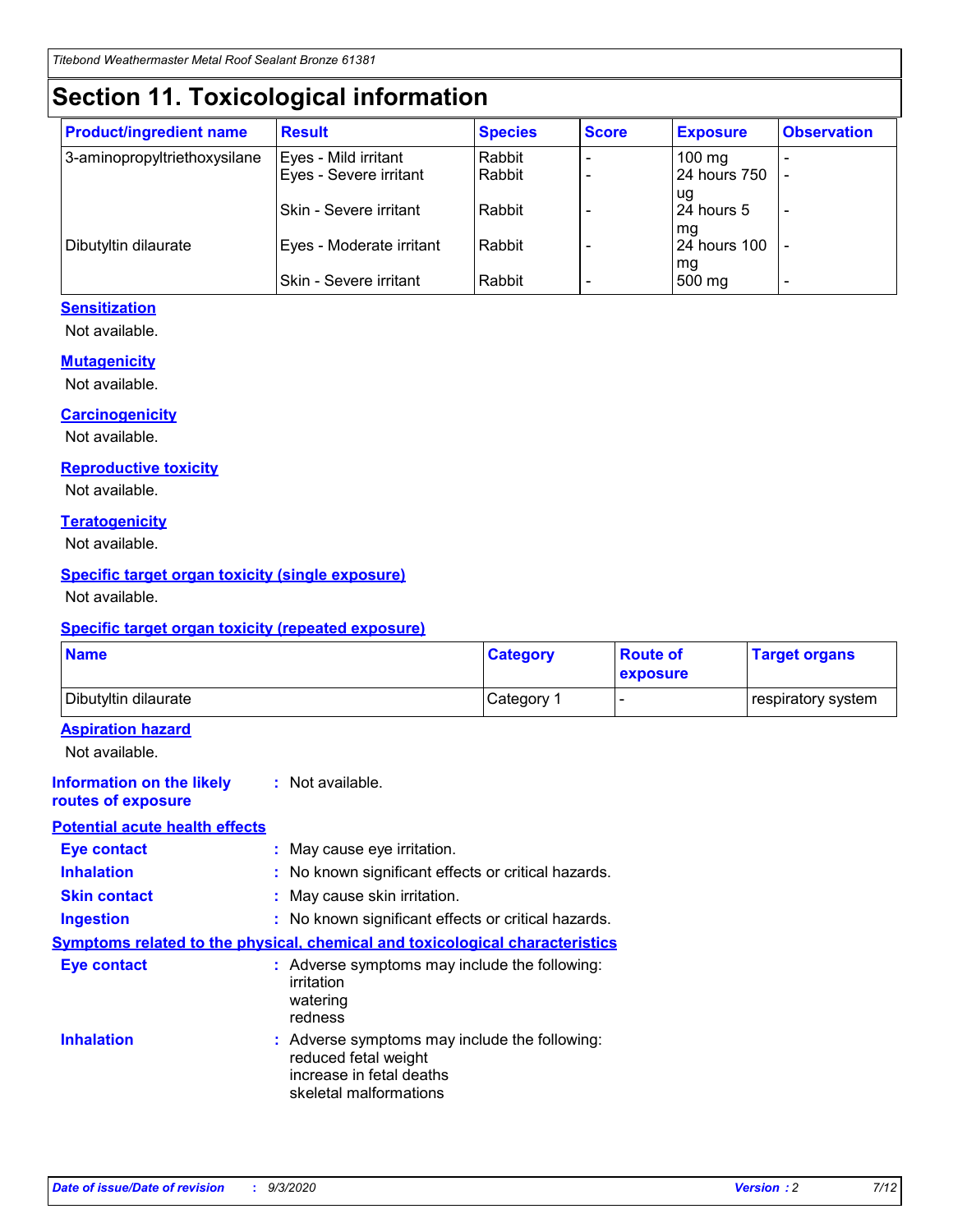*Titebond Weathermaster Metal Roof Sealant Bronze 61381*

## **Section 11. Toxicological information**

| <b>Skin contact</b>                     | : Adverse symptoms may include the following:<br>irritation                                            |
|-----------------------------------------|--------------------------------------------------------------------------------------------------------|
|                                         | redness                                                                                                |
|                                         | reduced fetal weight                                                                                   |
|                                         | increase in fetal deaths                                                                               |
|                                         | skeletal malformations                                                                                 |
| <b>Ingestion</b>                        | : Adverse symptoms may include the following:<br>reduced fetal weight                                  |
|                                         | increase in fetal deaths                                                                               |
|                                         | skeletal malformations                                                                                 |
|                                         | Delayed and immediate effects and also chronic effects from short and long term exposure               |
| <b>Short term exposure</b>              |                                                                                                        |
| <b>Potential immediate</b><br>effects   | : Not available.                                                                                       |
| <b>Potential delayed effects</b>        | : Not available.                                                                                       |
| Long term exposure                      |                                                                                                        |
| <b>Potential immediate</b><br>effects   | : Not available.                                                                                       |
| <b>Potential delayed effects</b>        | : Not available.                                                                                       |
| <b>Potential chronic health effects</b> |                                                                                                        |
| Not available.                          |                                                                                                        |
| <b>General</b>                          | Once sensitized, a severe allergic reaction may occur when subsequently exposed to<br>very low levels. |
| <b>Carcinogenicity</b>                  | No known significant effects or critical hazards.                                                      |
| <b>Mutagenicity</b>                     | : No known significant effects or critical hazards.                                                    |
| <b>Teratogenicity</b>                   | May damage the unborn child.                                                                           |
| <b>Developmental effects</b>            | : No known significant effects or critical hazards.                                                    |
| <b>Fertility effects</b>                | : May damage fertility.                                                                                |
| <b>Numerical measures of toxicity</b>   |                                                                                                        |
| <b>Acute toxicity estimates</b>         |                                                                                                        |
| Not ovoilable                           |                                                                                                        |

Not available.

## **Section 12. Ecological information**

#### **Toxicity**

| <b>Product/ingredient name</b> | <b>Result</b>                                       | <b>Species</b>               | <b>Exposure</b>       |
|--------------------------------|-----------------------------------------------------|------------------------------|-----------------------|
| Dibutyltin dilaurate           | $ CC50>3$ mg/l<br>Chronic EC10 > 2 mg/l Fresh water | Algae<br>Algae - Desmodesmus | 72 hours<br>196 hours |
|                                |                                                     | <b>I</b> subspicatus         |                       |

#### **Persistence and degradability**

| <b>Product/ingredient name</b> | <b>Test</b>                                                                    | <b>Result</b>  |                   | <b>Dose</b> | <b>Inoculum</b>         |
|--------------------------------|--------------------------------------------------------------------------------|----------------|-------------------|-------------|-------------------------|
| Dibutyltin dilaurate           | OECD 301F<br>Ready<br>Biodegradability -<br>Manometric<br>Respirometry<br>Test | 23 % - 28 days |                   |             |                         |
| <b>Product/ingredient name</b> | <b>Aquatic half-life</b>                                                       |                | <b>Photolysis</b> |             | <b>Biodegradability</b> |
| Dibutyltin dilaurate           |                                                                                |                |                   |             | <b>Inherent</b>         |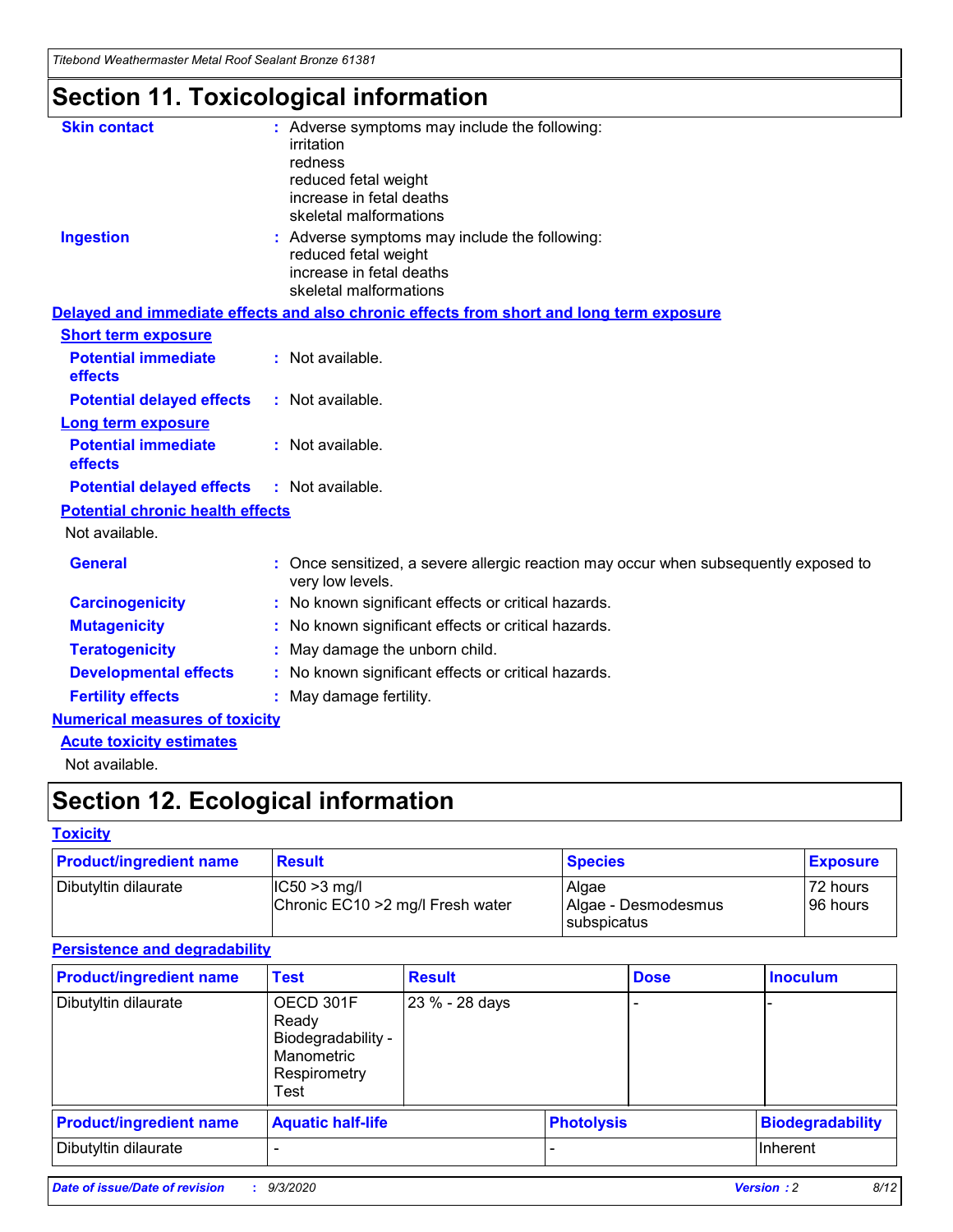## **Section 12. Ecological information**

#### **Bioaccumulative potential**

| <b>Product/ingredient name</b> | $\mathsf{LogP}_\mathsf{ow}$ | <b>BCF</b> | <b>Potential</b> |
|--------------------------------|-----------------------------|------------|------------------|
| 3-aminopropyltriethoxysilane   | 1.7                         | 3.4        | low              |
| Dibutyltin dilaurate           | 4.44                        | 2.91       | low              |

#### **Mobility in soil**

| MUNIHIY III JUH                                               |                                                     |
|---------------------------------------------------------------|-----------------------------------------------------|
| <b>Soil/water partition</b><br>coefficient (K <sub>oc</sub> ) | : Not available.                                    |
| <b>Other adverse effects</b>                                  | : No known significant effects or critical hazards. |

### **Section 13. Disposal considerations**

**Disposal methods :**

The generation of waste should be avoided or minimized wherever possible. Disposal of this product, solutions and any by-products should at all times comply with the requirements of environmental protection and waste disposal legislation and any regional local authority requirements. Dispose of surplus and non-recyclable products via a licensed waste disposal contractor. Waste should not be disposed of untreated to the sewer unless fully compliant with the requirements of all authorities with jurisdiction. Waste packaging should be recycled. Incineration or landfill should only be considered when recycling is not feasible. This material and its container must be disposed of in a safe way. Care should be taken when handling emptied containers that have not been cleaned or rinsed out. Empty containers or liners may retain some product residues. Avoid dispersal of spilled material and runoff and contact with soil, waterways, drains and sewers.

### **Section 14. Transport information**

|                                      | <b>DOT</b><br><b>Classification</b> | <b>TDG</b><br><b>Classification</b> | <b>Mexico</b><br><b>Classification</b> | <b>ADR/RID</b>           | <b>IMDG</b>              | <b>IATA</b>    |
|--------------------------------------|-------------------------------------|-------------------------------------|----------------------------------------|--------------------------|--------------------------|----------------|
| <b>UN number</b>                     | Not regulated.                      | Not regulated.                      | Not regulated.                         | Not regulated.           | Not regulated.           | Not regulated. |
| <b>UN proper</b><br>shipping name    |                                     |                                     |                                        |                          |                          |                |
| <b>Transport</b><br>hazard class(es) | $\blacksquare$                      | $\overline{\phantom{0}}$            | $\overline{\phantom{a}}$               | $\overline{\phantom{0}}$ | $\overline{\phantom{a}}$ | $\blacksquare$ |
| <b>Packing group</b>                 |                                     |                                     |                                        |                          |                          | -              |
| <b>Environmental</b><br>hazards      | No.                                 | No.                                 | No.                                    | No.                      | No.                      | No.            |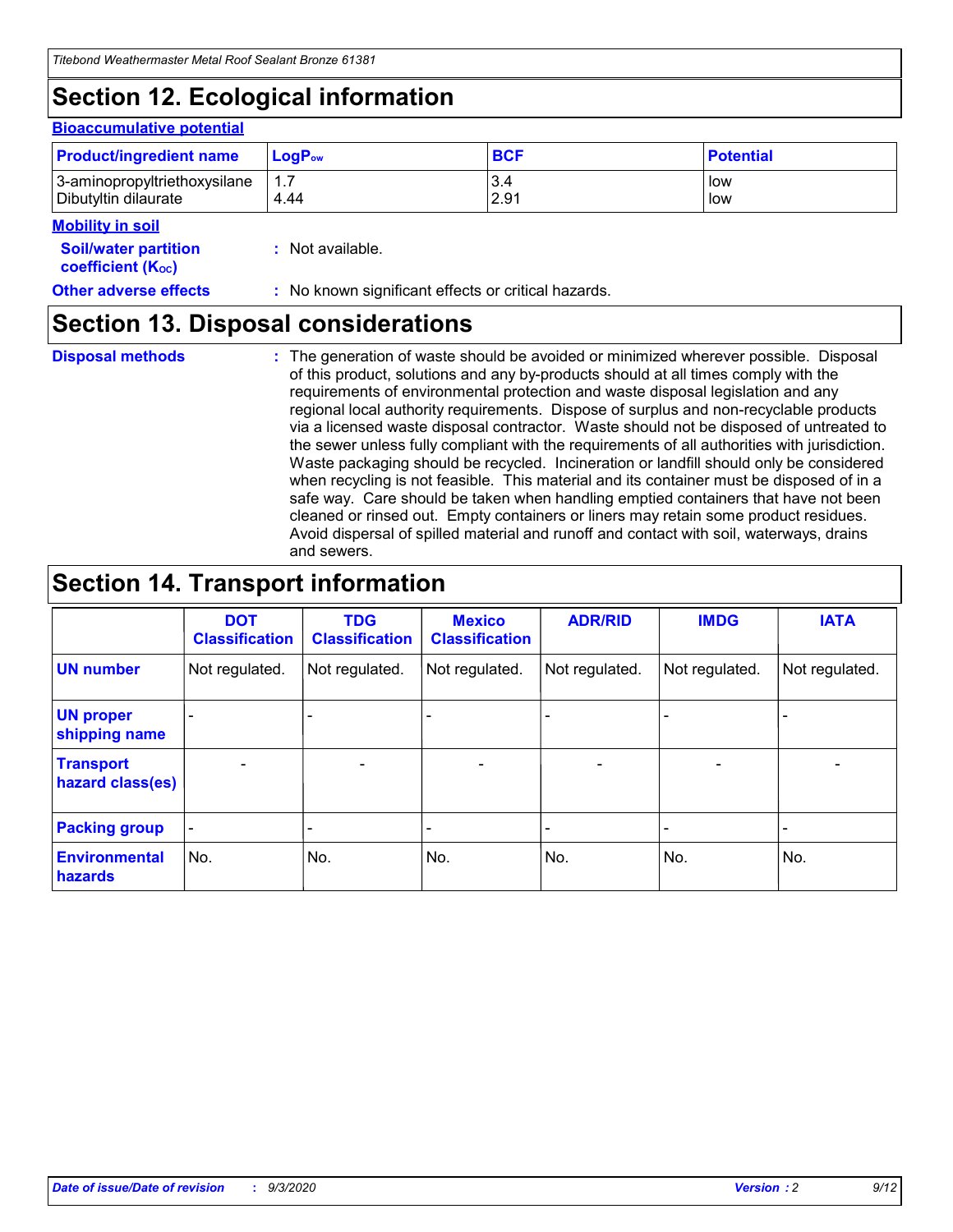### **Section 15. Regulatory information**

#### **U.S. Federal regulations**

#### **SARA 302/304**

#### **Composition/information on ingredients**

No products were found.

| SARA 304 RQ | Not applicable. |
|-------------|-----------------|
|-------------|-----------------|

#### **SARA 311/312**

**Classification :** EYE IRRITATION - Category 2B SKIN SENSITIZATION - Category 1 TOXIC TO REPRODUCTION - Category 1B HNOC - Product generates methanol during cure.

#### **Composition/information on ingredients**

| <b>Name</b>                  | $\frac{9}{6}$ | <b>Classification</b>                                                                                                                                                                                                                                                                                      |
|------------------------------|---------------|------------------------------------------------------------------------------------------------------------------------------------------------------------------------------------------------------------------------------------------------------------------------------------------------------------|
| 3-aminopropyltriethoxysilane | $\leq$ 3      | <b>FLAMMABLE LIQUIDS - Category 4</b><br><b>ACUTE TOXICITY (oral) - Category 4</b><br><b>SKIN IRRITATION - Category 2</b><br>EYE IRRITATION - Category 2A                                                                                                                                                  |
| Dibutyltin dilaurate         | ≤0.3          | <b>ACUTE TOXICITY (oral) - Category 3</b><br>SKIN CORROSION - Category 1C<br>SERIOUS EYE DAMAGE - Category 1<br>SKIN SENSITIZATION - Category 1<br><b>GERM CELL MUTAGENICITY - Category 2</b><br>TOXIC TO REPRODUCTION - Category 1B<br>SPECIFIC TARGET ORGAN TOXICITY (REPEATED<br>EXPOSURE) - Category 1 |

#### **State regulations**

**Massachusetts :**

: None of the components are listed.

**New York :** None of the components are listed. **New Jersey :** None of the components are listed.

**Pennsylvania :** None of the components are listed.

#### **California Prop. 65**

WARNING: This product can expose you to methanol, which is known to the State of California to cause birth defects or other reproductive harm. For more information go to www.P65Warnings.ca.gov.

| Ingredient name | No significant risk<br>level | <b>Maximum</b><br>acceptable dosage<br><b>level</b> |
|-----------------|------------------------------|-----------------------------------------------------|
| l methanol      |                              | Yes.                                                |

#### **International regulations**

**Chemical Weapon Convention List Schedules I, II & III Chemicals** Not listed.

#### **Montreal Protocol**

Not listed.

**Stockholm Convention on Persistent Organic Pollutants**

Not listed.

#### **UNECE Aarhus Protocol on POPs and Heavy Metals** Not listed.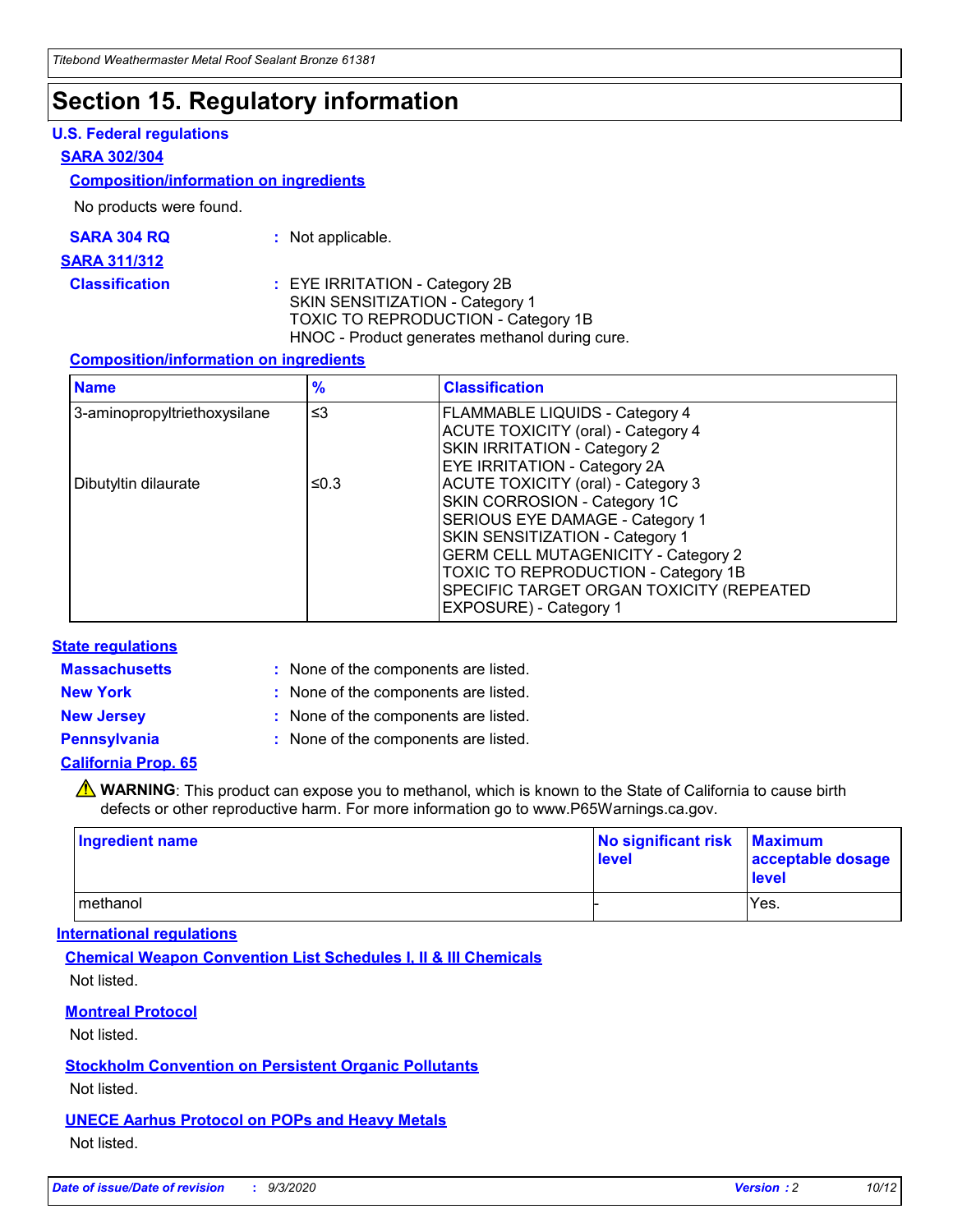### **Section 15. Regulatory information**

#### **Inventory list**

- 
- **China :** Not determined.

**United States TSCA 8(b) inventory**

**:** All components are active or exempted.

## **Section 16. Other information**





**Caution: HMIS® ratings are based on a 0-4 rating scale, with 0 representing minimal hazards or risks, and 4 representing significant hazards or risks. Although HMIS® ratings and the associated label are not required on SDSs or products leaving a facility under 29 CFR 1910.1200, the preparer may choose to provide them. HMIS® ratings are to be used with a fully implemented HMIS® program. HMIS® is a registered trademark and service mark of the American Coatings Association, Inc.**

**The customer is responsible for determining the PPE code for this material. For more information on HMIS® Personal Protective Equipment (PPE) codes, consult the HMIS® Implementation Manual.**

**National Fire Protection Association (U.S.A.)**



**Reprinted with permission from NFPA 704-2001, Identification of the Hazards of Materials for Emergency Response Copyright ©1997, National Fire Protection Association, Quincy, MA 02269. This reprinted material is not the complete and official position of the National Fire Protection Association, on the referenced subject which is represented only by the standard in its entirety.**

**Copyright ©2001, National Fire Protection Association, Quincy, MA 02269. This warning system is intended to be interpreted and applied only by properly trained individuals to identify fire, health and reactivity hazards of chemicals. The user is referred to certain limited number of chemicals with recommended classifications in NFPA 49 and NFPA 325, which would be used as a guideline only. Whether the chemicals are classified by NFPA or not, anyone using the 704 systems to classify chemicals does so at their own risk.**

#### **Procedure used to derive the classification**

| <b>Classification</b>                                                                                                | <b>Justification</b>                                  |
|----------------------------------------------------------------------------------------------------------------------|-------------------------------------------------------|
| <b>EYE IRRITATION - Category 2B</b><br><b>SKIN SENSITIZATION - Category 1</b><br>TOXIC TO REPRODUCTION - Category 1B | Expert judgment<br>Expert judgment<br>Expert judgment |
| <b>History</b>                                                                                                       |                                                       |

| .                                 |             |
|-----------------------------------|-------------|
| <b>Date of printing</b>           | : 4/22/2022 |
| Date of issue/Date of<br>revision | : 9/3/2020  |
| Date of previous issue            | : 9/3/2020  |
| <b>Version</b>                    | $\cdot$ 2   |
|                                   |             |